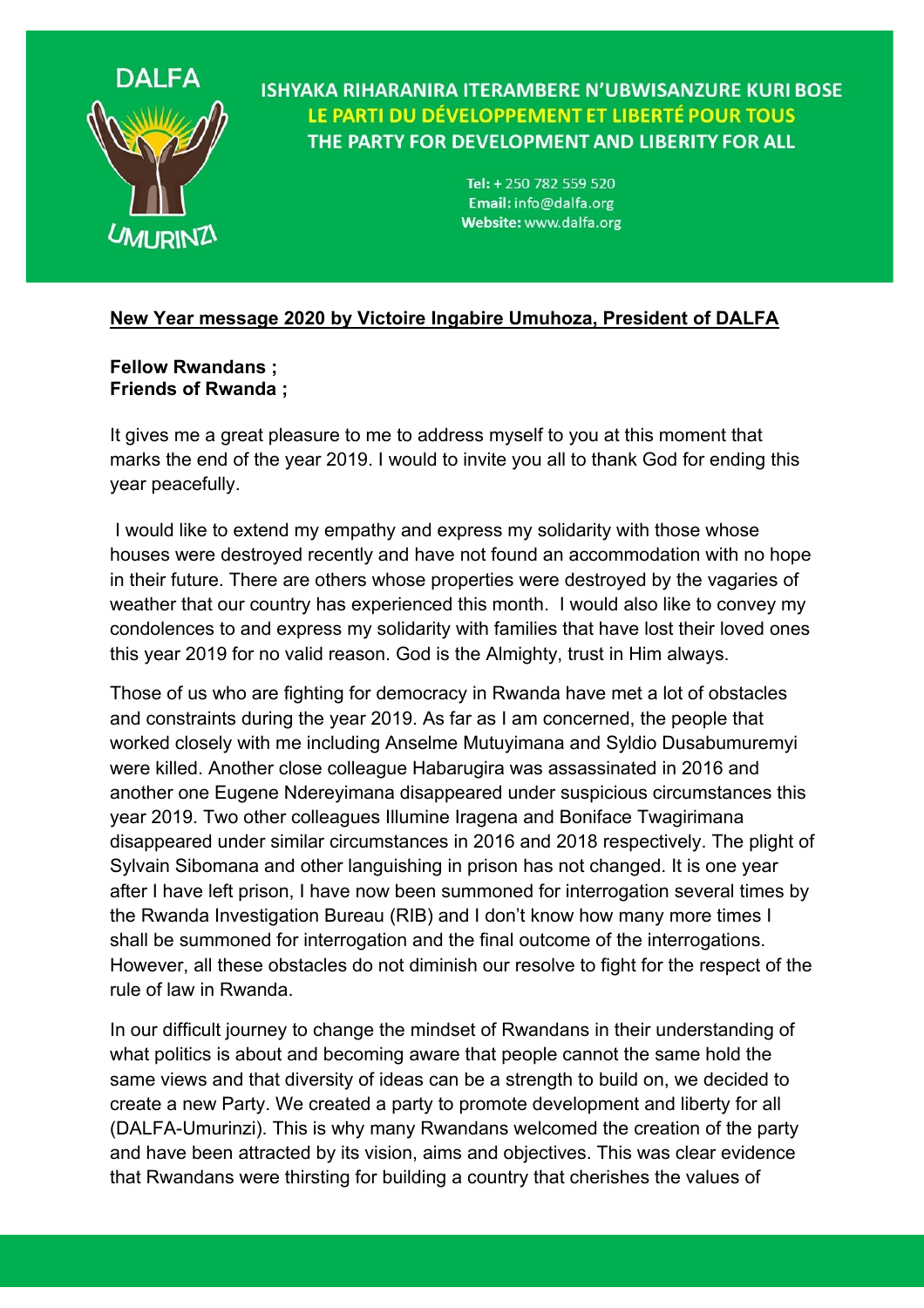democracy which create opportunities for citizens to participate in decisions that concern them.

Once again, I would like to thank all those who are fighting with us for democracy and in raising awareness among Rwandans about the need for democratic change which is necessary for sustainable and equitable development for all Rwandans.

The new year 2020 was the year that the RPF regime had promised that we shall become a middle-income country. The achievements were less than one would have expected. This was not due to lack of financial or human resources. The key problem was lack of good governance. Rwandans were not involved in taking decisions on issues that concern them and government officials did not take on board ideas that come outside of their circles.

As long as the regime refuses to acknowledge those in the opposition as politicians with the same rights to have a say in the running of the country there is no way that the country will leave the group of the 25 least developed countries in the world*.* As long as the citizen is not allowed to take part in decisions that concern him or her there is no possibility of achieving sustainable development. Rwandans need to understand that we need one another. We must practice tolerance towards one another and have equal rights and equal opportunity in accessing national resources. No one should feel entitled to be above everyone else deciding what others should get, that they are more Rwandan than anyone else. We are all Rwandans with equal rights and the same obligations towards our country. Once we get this common understanding, we will be conscious that we need to work together, complementing one another in our common effort to develop our country.

In order to dispel the fear of a return to the dark days of our history it is vital that we build institutions and security services that that protect and reassure every Rwandan citizen wherever he or she is. We must build institutions that give hope to every Rwandan, that protect his/her interests and life. It is very sad when one realizes that there are some Rwandans who consider others as their enemies. There are even times that government officials consider other Rwandans as enemies of the regime and even of the country. There are also those who take members of the regime as their enemies. If we maintain this attitude and behave accordingly, we will be leading the country into an abyss, we would be leaving our children a bad future. This is why I invite every Rwandan that for this year 2020 to wish well for their country and for all Rwandans. When there a will there is a way.

I have asked many times the RPF regime to be the one to take initiative as they are in an advantageous position and open the political space, to accept to enter into dialogue with the opposition so that we put in place a strong foundation of good governance in our country. Good governance creates a conducive environment for economic development and wellbeing of the people in a sustainable way. We cannot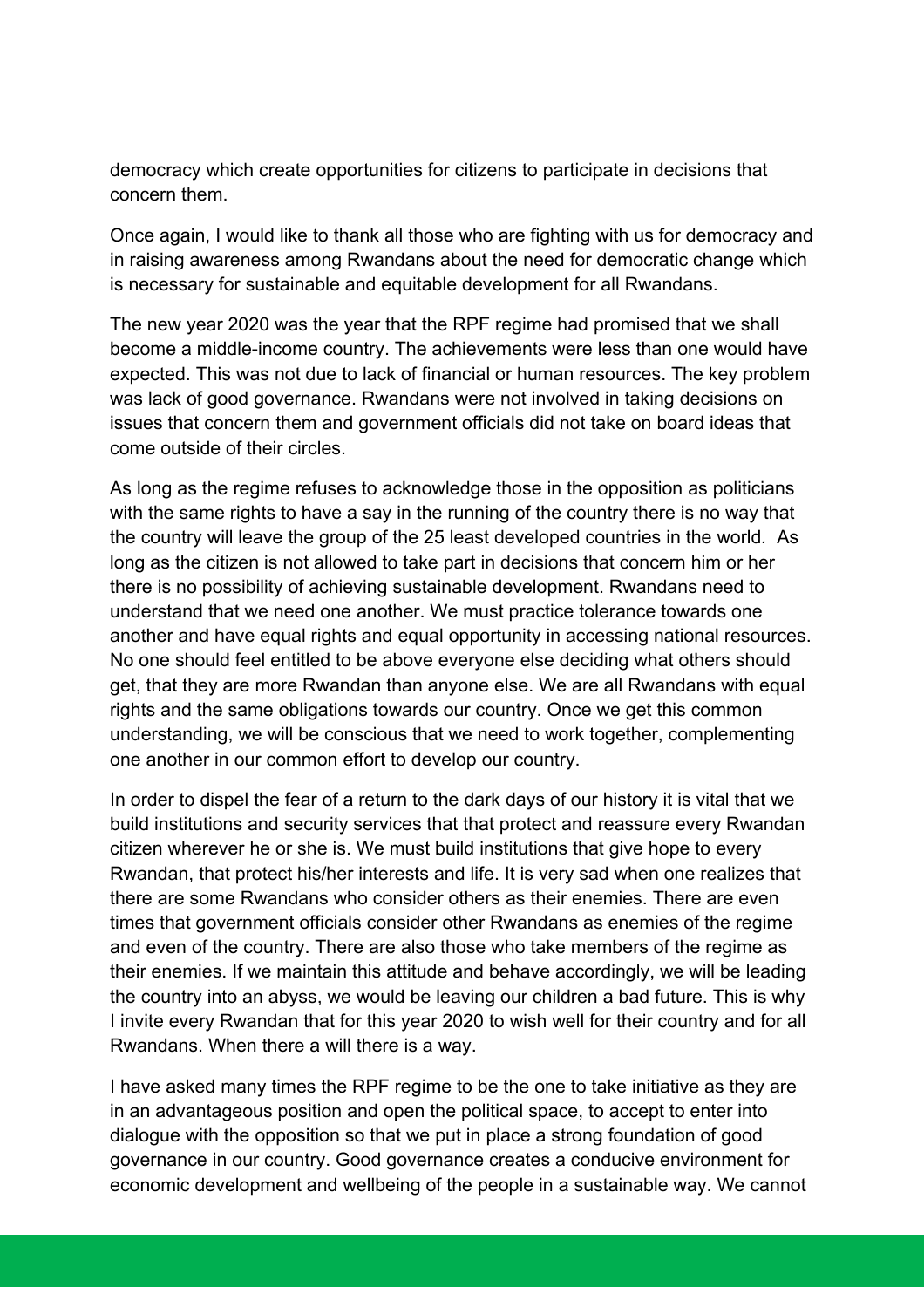copy the model of development of some countries like China because we have different history and cultural values. We have our own history and culture that should form the foundation of our development.

A good leader is a person who is conscious that his/her position is not for life, who is conscious that his task is to work with others to lead the country to progress. He/she refrain from oppressive attitude and behavior, incitement to hatred, nepotism, clientelism and sectarianism. We must think out of the box thinking about more about the whole country than about ourselves, abandon the confrontational mental attitude in the social media, a leader must understand that his/her role is to lead the people and not to oppress them or to decide arbitrarily the type of service and the time to deliver it. Once we adopt this attitude, we shall make progress.

You the governed should not be contented of being a mere spectator in what is being done for you. The constitution gives you the right to participate in decisions that concern you. You are entitled to participate in the governance of the country. The government official is there for you. Feel comfortable to ask him/her to provide the service you are entitled to. Not fearing to ask for a service is not being rude or lack of respect for an official. No Rwandan should accept injustice under the excuse that there is nothing else to do. There is another way. The other way is to ask yourself the role you can play in bringing about the needed change to improve governance in our country. Don't say that that this is the job politicians out there. Politics permeates all life activities. We the governed have to make those governing accountable for what they do.

It is not the muzzle of the gun that will bring good governance, it is rather the change of mental attitudes to a position that each one of us understands that he/she has a role in bring about the change in the way that we are governed in our country. This task concerns both the governed and the governing. Change will start with ourselves when we change our way of thinking and start opposing injustice, underpinned by a belief that we have equal rights in our country. At the same time all of us will have to respect the highest law in the land which is the Constitution.

It is only when we have been able to achieve genuine national reconciliation and built a country in which life is sacred and citizens freely decide on the way they are governed that we shall be able achieve economic progress, good quality education, provide employment for the unemployed or underemployed youth, healthcare for all, improve agriculture as a means to get out of poverty, promote small trade to help people get out of poverty, deal with environment protection and establish a policy good neighborliness with neighboring countries and so on.

As a matter of fact we shall not achieve much if we not decide to establish the rule of law that protect each individual Rwandan, and to put in place a system of